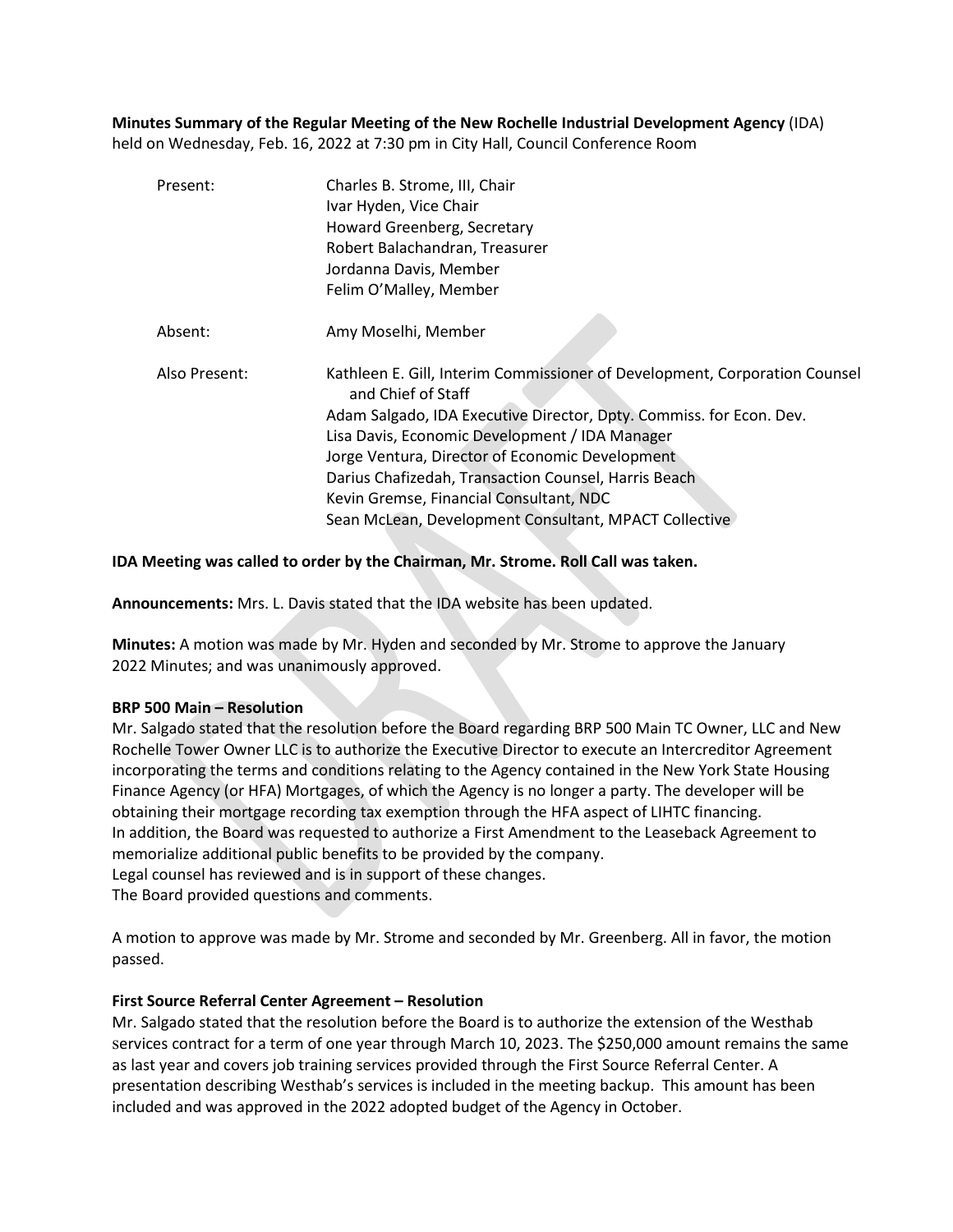The Board provided questions and comments.

A motion to approve was made by Mr. Balachandran and seconded by Ms. J. Davis. All in favor, the motion passed.

## **Black History Month– Resolution**

Mr. Salgado stated that the resolution before the Board is to authorize Kingdom Community Consultants LLC to host an event to celebrate Black History month intended to facilitate and support opportunities for growth, equality and diversity in the City. A flyer for the event is located in the meeting backup document. The expenditure of an amount not to exceed \$20,000 is available in the Tactical Urbanism line item of the 2022 IDA budget.

The Board provided questions and comments.

A motion to approve was made by Mr. Strome and seconded by Mr. Hyden. All in favor, the motion passed.

# **PKF O'Connor Davies, Auditor - Resolution**

Mr. Salgado stated that the resolution before the Board is to authorize the appointment of PKF O'Connor Davies, LLP as the independent certified public accounting firm to the agency for the purpose of preparing the independent audit report of the agency for the fiscal year ending December 31, 2021.

The City of New Rochelle has engaged the Audit Firm to prepare the annual independent audit report of the City and the City's related units, for which the Agency's share of such compensation is equal to \$7,150. This amount is available in the 2022 Budget to be paid out of the accounting audit line item to the City of New Rochelle.

A motion to approve was made by Mr. Balachandran and seconded by Mr. Greenberg. All in favor, the motion passed.

# **Street Art for Mankind – Resolution**

Mr. Salgado stated that the resolution before the Board is to authorize the Agency to enter into an agreement with Street Art for Mankind Corporation to create a new set of 6 murals to be displayed in the City. These additions to the Art Work Project highlight the unique energy of the city and have the potential to accelerate foot traffic for businesses and other IDA projects, generate positive press for the City, and to increase tourism by drawing visitors to New Rochelle. The final artists and placement of the murals will be determined in cooperation with the Municipal Arts Commission and the New Rochelle Council on the Arts.

The funds for the payment of the amount not to exceed \$120,000 are available under the Tactical Urbanism line item in the 2022 budget with a budget modification utilizing a portion of the Agency's fund balance.

The Board provided questions and comments.

A motion to approve was made by Mr. Balachandran and seconded by Mr. Hyden. All in favor, the motion passed.